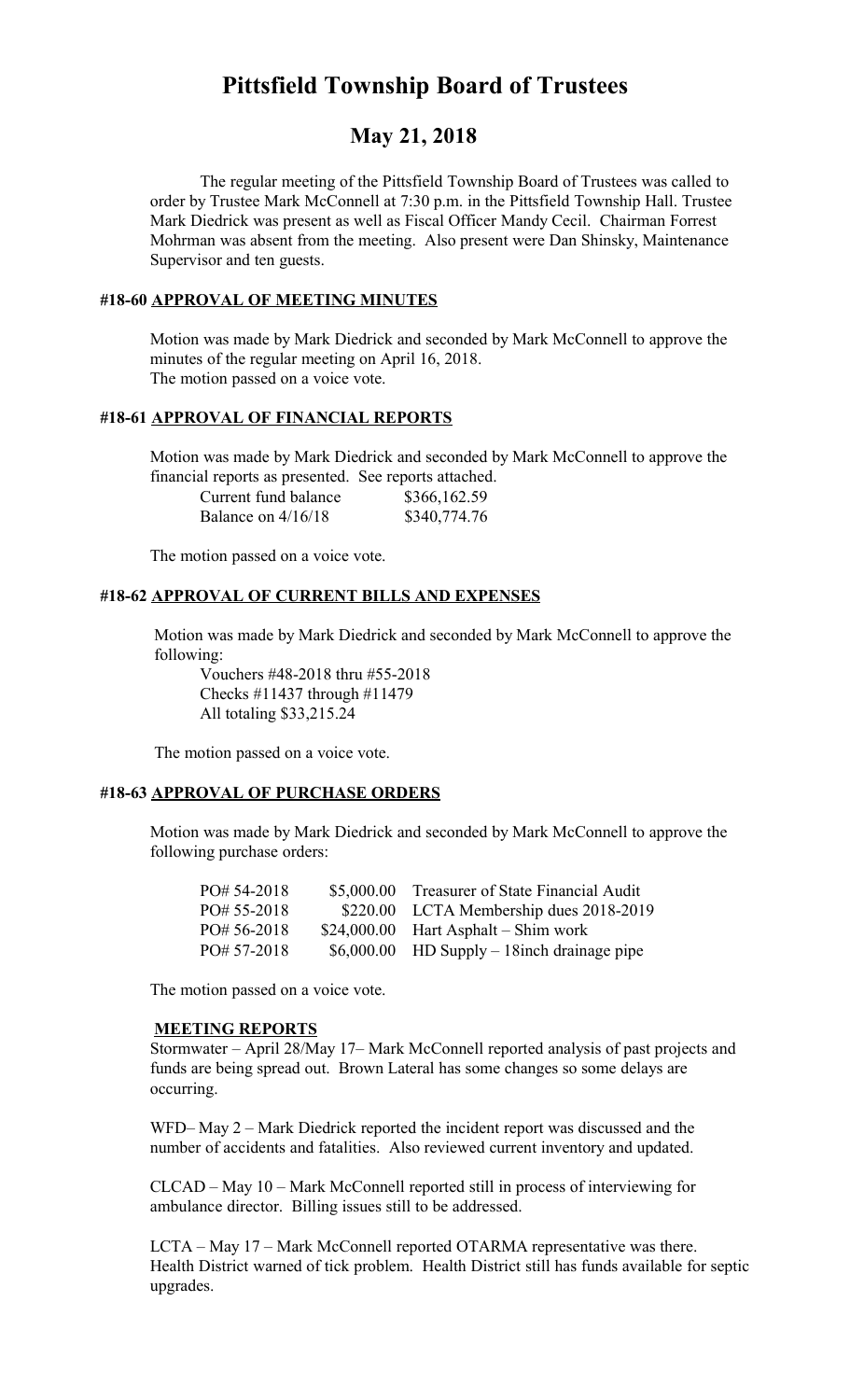#### **OLD BUSINESS**

Dumpster day was a success and resident thanked Trustees for a great Dumpster day. Filled six dumpsters and one salvage.

#### **NEW BUSINESS –**

#### **#18-64 APPROVAL TO SUBMIT THE BID PACKETS FOR THE HUGHES ROAD RECONSTRUCTION PROJECT – ASPHALT OVERLAY TO THE COUNTY ENGINEER'S OFFICE FOR REVIEW AND ADVERTISE IN NEWSPAPER**

Motion was made by Mark Diedrick and seconded by Mark McConnell to submit the bid packets for the Hughes Road Reconstruction Project – Asphalt Overlay to the County Engineer's Office for review and advertise in newspaper. The motion passed on a voice vote. Because this is an OPWC road project, the contract cannot be awarded until after July 1, 2018.

The motion passed on a voice vote.

#### **#18-65 APPROVAL TO CONTRACT HART ASPHALT FOR SHIM WORK PROJECT – MERRIAM/WHITNEY ROADS TOTALING \$23,825.00**

Motion was made by Mark McConell and seconded by Mark Diedrick to approve contract with Hart Asphalt for shim work project - Merriam/Whitney Roads totaling \$23,825.00.

The motion passed on a voice vote.

#### **#18-66 APPROVAL TO CONSTRUCT NEW SALT BIN FOR PITTSFIELD TOWNSHIP AT ESTIMATED COST OF \$43,000.**

Motion was made by Mark Diedrick and seconded by Mark McConnell to construct new salt bin for Pittsfield Township at estimated cost of \$43,000. The motion passed on a voice vote.

There was one sealed bid submitted for the purchase of the township garage. It was submitted by MTC (Mitch Cloudt) in the amount of \$1,000.00.

#### **#18-67 APPROVAL TO ACCEPT THE BID IN THE AMOUNT OF \$1,000.00 FROM MTC (MITCH CLOUDT) FOR THE PURCHASE OF THE TOWNSHIP GARAGE.**

Motion was made by Mark Diedrick and seconded by Mark McConnell to accept the bid in the amount of \$1,000.00 from MTC (Mitch Cloudt) for the purchase of the Township garage. The motion passed on a voice vote.

#### **#18-68 APPROVAL TO MAKE APPLICATION TO THE LORAIN COUNTY SOLID WASTE MANAGEMENT DISTRICT FOR A GRANT IN THE AMOUNT OF \$2,533.00 AND TO APPROVE AN MOU FOR THE GRANT.**

Motion was made by Mark McConnell and seconded by Mark Diedrick to approve making application to the Lorain County Solid Waste Management District for a grant in the amount of \$2,533.00 and to approve an MOU for this grant. Further discussion as to whether sign or picnic tables will be purchased with grant. The motion passed on a voice vote.

#### **ZONING BUSINESS**

Getting questions and calls on Hughes Road property. Quarry Road new house built with tear down of old house to begin.

#### **TOWNSHIP HALL & PARK REPORT**

Flowers to be planted and mulch to be spread by 4-H group tomorrow.